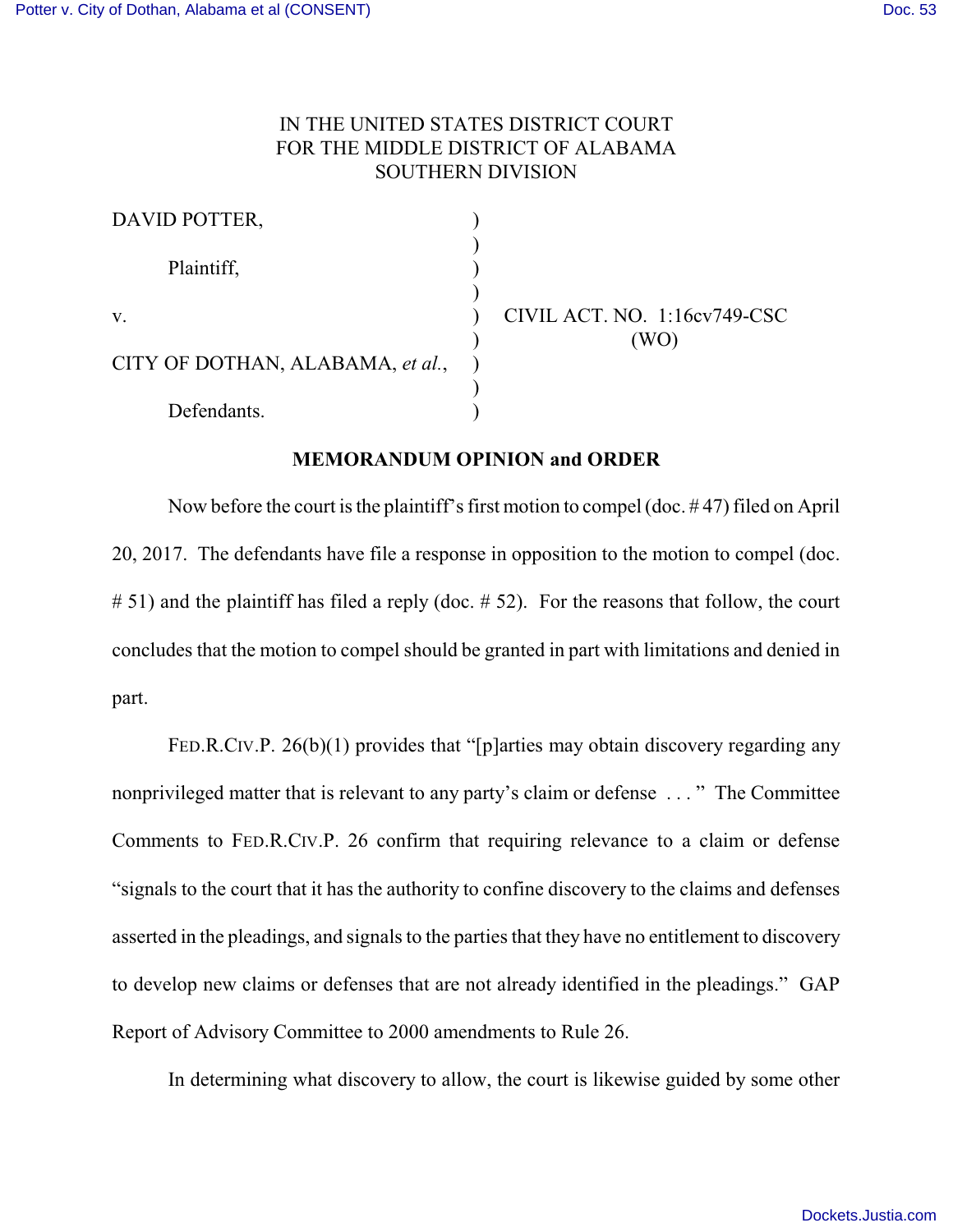fundamental principles. "Relevant information need not be admissible at the trial if the discovery appears reasonably calculated to lead to the discovery of admissible evidence."

FED.R.CIV.P. 26(b)(1).

[D]istrict courts have broad discretion in fashioning discovery rulings, they are bound to adhere "to the liberal spirit of the [Federal] Rules." *Burns v. Thiokol Chem. Corp.*, 483 F.2d 300, 305 (5th Cir. 1973). The Federal Rules do not give district courts "blanket authorization . . . to prohibit disclosure of information whenever it deems it advisable to do so, but is rather a grant of power to impose conditions on discovery in order to prevent injury, harassment, or abuse of the court's processes." *Williams v. City of Dothan, Ala.*, 745 F.2d 1406, 1416 (11<sup>th</sup> Cir. 1984) (quoting *Bridge C.A.T. Scan Assocs. v. Technicare Corp.*, 710 F.2d 940, 944-45 (2nd Cir. 1983)).

*Adkins v. Christie,* 488 F.3d 1324, 1331 (11th Cir. 2007).

"Rule  $26$ ...  $[(b)(1)]$  is highly flexible, having been designed to accommodate all relevant interests as they arise . . . " *U. S. v. Microsoft Corp.*, 165 F.3d 952, 959-60 (D.C. Cir. 1999). In particular, considerations of the public interest, the need for confidentiality, and privacy interests are relevant factors to be balanced. *See, e.g., Seattle Times Co. v. Rhinehart*, 467 U.S. 20, 35 n. 21 (1984) ("Although ... Rule [26(c)] contains no specific reference to privacy or to other rights or interests that may be implicated, such matters are implicit in the broad purpose and language of the Rule.").

At issue in this case are four requests for production of documents. In Request for Production  $# 1(k)$ , the plaintiff seeks from the City of Dothan copies of "any and all complaints regarding the officers named in the lawsuit." (Doc. # 47 at 2). In Request for Production #10, he seeks from the City "all documents related to any internal investigation"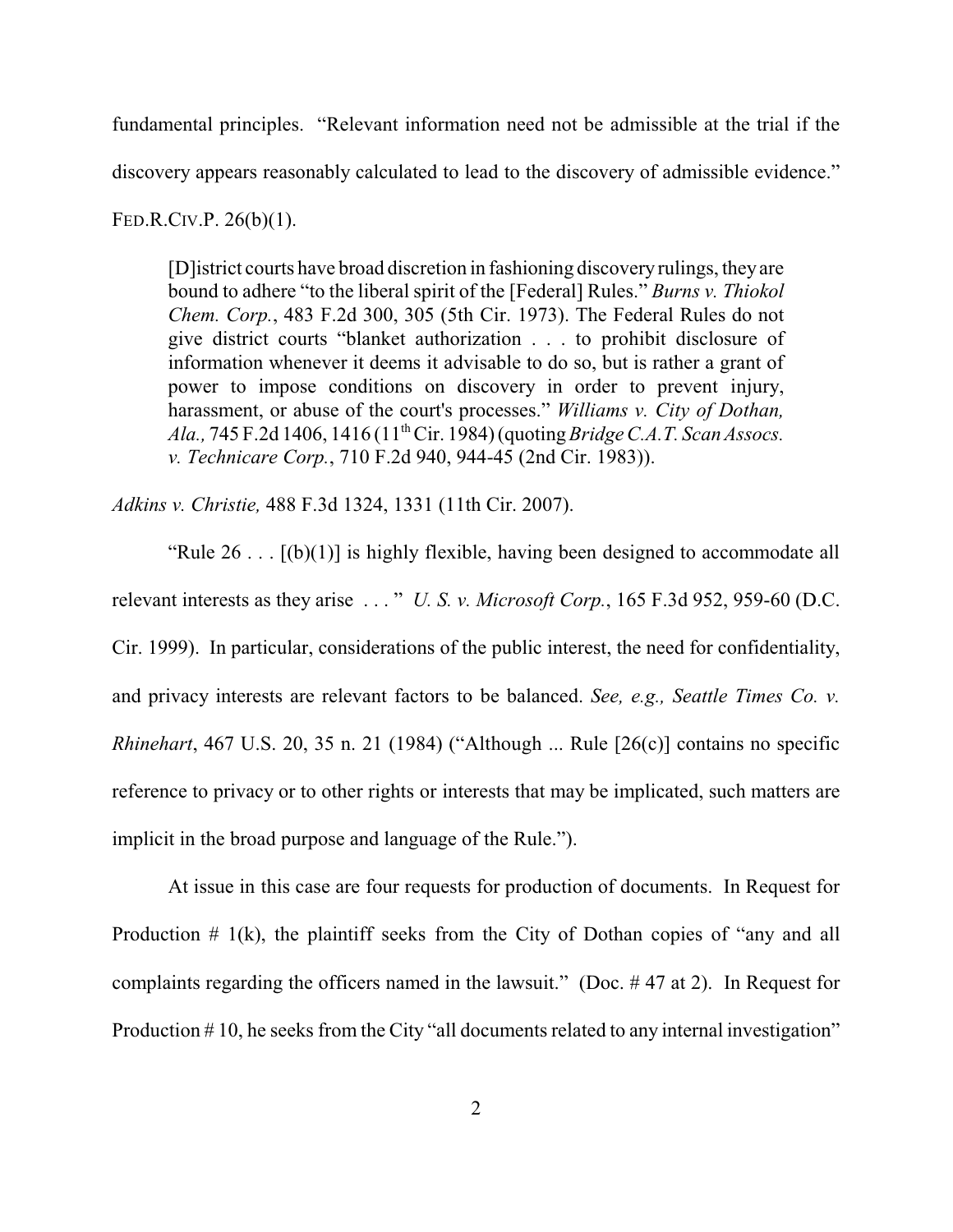related to the plaintiff or this litigation.  $(Id.)$ . In Request for Production # 11, the plaintiff seeks "the complete personnel file, training file, and internal affairs file of each of the individual defendants." (*Id*.). With respect to defendants Mock and Traynoholm, in Request for Production  $# 5$ , the plaintiff seeks "copies of any and all complaints made against [each] Defendant for police misconduct of any kind." (*Id*. at 4). The defendants object to the discovery requests as overbroad, not relevant, and protected by privilege and work product doctrine. *See* Doc. # 51.

While the court agrees that the plaintiff is entitled to information related to excessive force complaints against the officers named in this litigation, his requests are overbroad and due to be narrowed in scope and time. Thus, the court concludes that with respect to Request for Production  $\# 1(k)$  to the City and Request for Production  $\# 5$  to Mock and Traynoholm, the defendants should produce any complaints of excessive force against these defendants within three (3) years of the date of the incident that forms the basis of this lawsuit.

In Request for Production  $# 11$ , the plaintiff seeks the personnel file, training file, and internal affairs file of each named defendant. While the plaintiff again seeks broad discovery, the court concludes that information related to the individual defendants' training on the use of force is discoverable. Accordingly, the court will require the City to produce information from the individually named defendants' training files that relate to any use of force training they received within three (3) years of the date of the incident that forms the basis of this lawsuit.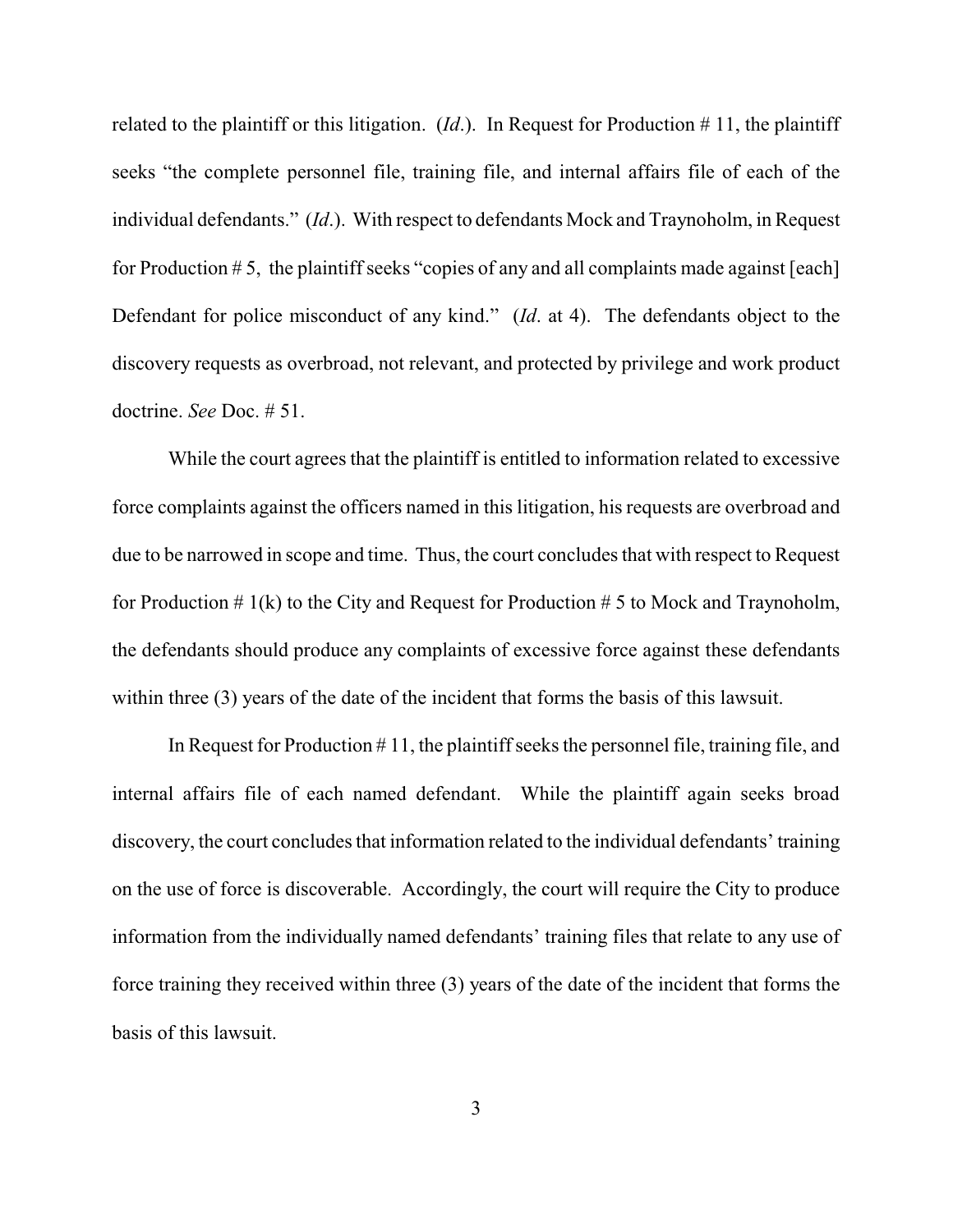Finally, in Request for Production  $# 10$  and  $# 11$ , the plaintiff seeks all documents related to the internal affairs investigation of the plaintiff, the internal affairs files of the individual defendants, and the complete personnel files of the individual defendants. Because the court has permitted discovery regarding any excessive force complaints against the named defendants, the court concludes that at this juncture the plaintiff has failed to point the court to any evidence that the internal affairs files and personnel files will provide any additional relevant, non-privileged information. Accordingly, the motion to compel with respect to these requests will be denied.

Accordingly, for the reasons as stated and for good cause, it is

ORDERED that the motion to compel (doc. # 47) be and is hereby GRANTED in part and DENIED in part as follows:

1. With respect to Request for Production  $# 1(k)$  to the City and Request for Production # 5 to Mock and Traynoholm, the motion to compel be and is hereby GRANTED to the extent that the defendants shall produce any complaints of excessive force against the individually named defendants within three (3) years of the date of the incident that forms the basis of this lawsuit

2. With respect to Request for Production  $# 11$ , the motion to compel be and is hereby GRANTED to the extent that the defendants shall produce any information from the individually named defendants' training files that relate to any use of force training they received within three (3) years of the date of the incident that forms the basis of this lawsuit.